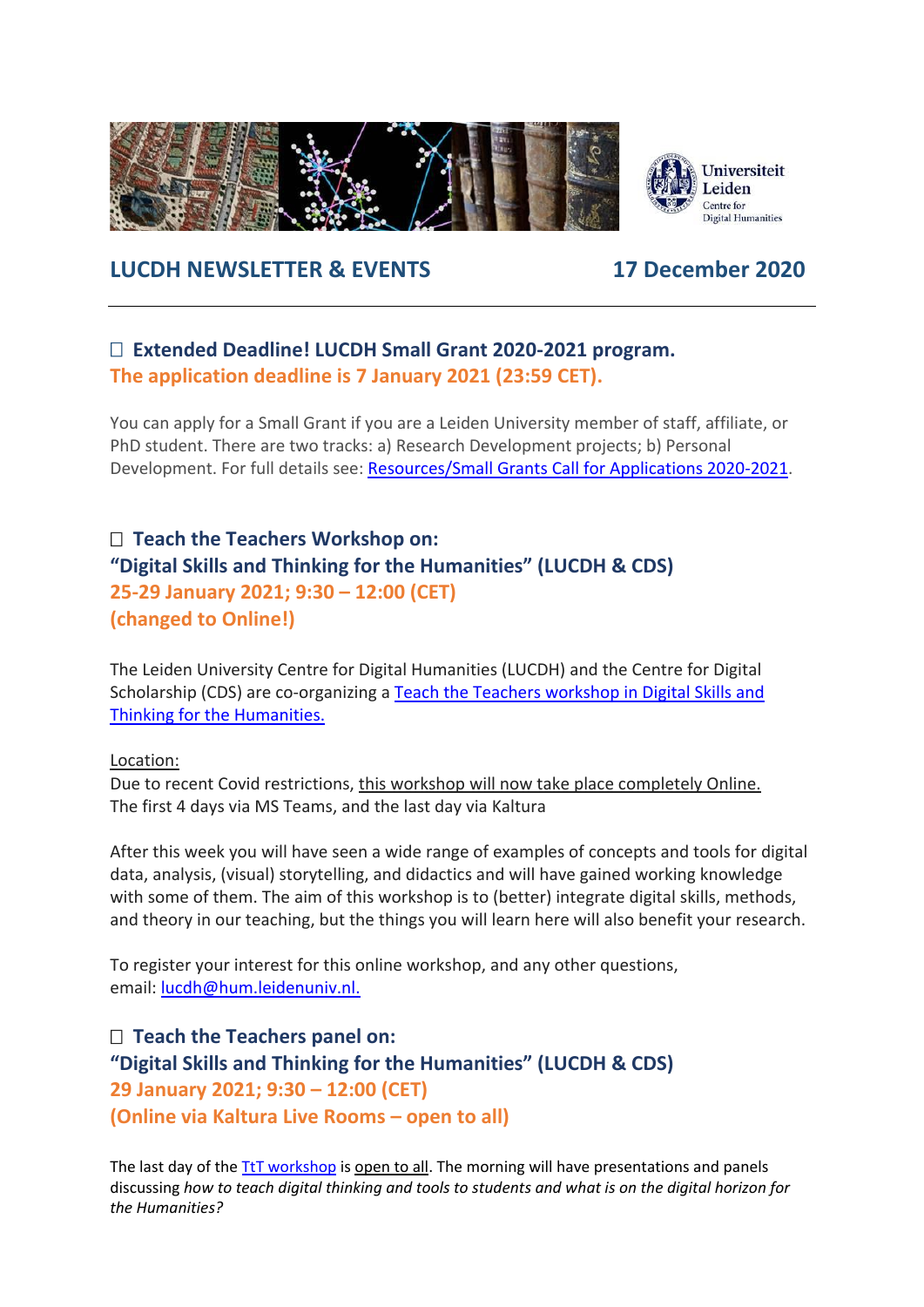Speakers will include Felienne Hermans on the didactics of quantitative subjects; Suzan Verberne on Neural Language Models; Alex Brandsen on ALICE and High Performance Computing; Liselore Tissen on the application of 3D printing to works of art and to the humanities; Jelger Kroese on Research & development in Virtual Reality.

To register for login details email: [lucdh@hum.leidenuniv.nl.](mailto:lucdh@hum.leidenuniv.nl)

# **DH Benelux 2021 '***The Humanities in a Digital World***' Hybrid (Online and Offline from Leiden) 2-4 June 2021 The Call for Papers is [out!](https://2021.dhbenelux.org/call-for-papers/)**

**DH Benelux 2021 – in Leiden and Online** (Registration for this event will open in February)

Due to the Coronavirus situation, the 7th DH Benelux Conference will take place in Leiden, if possible, as well as online. We aim to provide a programme in which all talks will be accessible on the Leiden campus to the extent allowed by current coronovirus regulations as well as online. Paper contribution will, naturally, be reviewed on the basis of their quality and not on the question of whether or not the presenter is able to travel to Leiden.

Key dates: Deadline for submitting abstracts: 1 February 2021 (23:59 CET) Notification of acceptance: beginning of April 2021 Conference: 2-4 June (Leiden/Online)

#### Description

Our call is open to all colleagues, including those but not limited to those working in the humanities, the (social) sciences, and heritage sectors, with an interest and enthusiasm in the application and use of digital technologies to the study of culture.

Submissions are welcome from researchers at all career stages. We particularly encourage early stage researchers (MA/PhD students and postdoctoral researchers) to submit abstracts. The conference has a primary focus on recent advances concerning research activities in the Benelux as well as data- or research projects related to Belgium, The Netherlands, and Luxembourg. However, proposals from outside the Benelux are strongly encouraged as well. Submissions, using the EasyChair system, will open soon!

For full details see: <https://2021.dhbenelux.org/call-for-papers/>